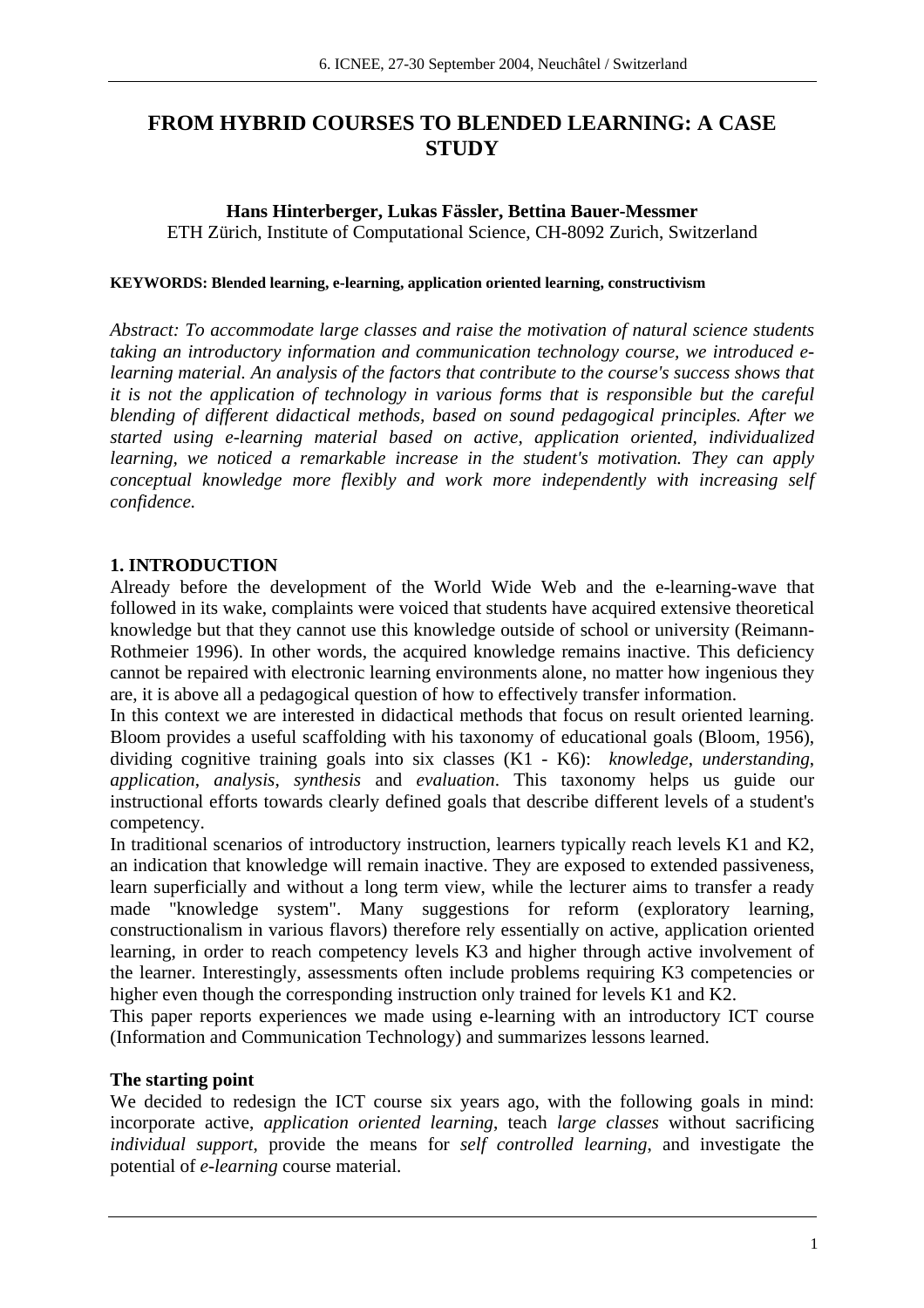In a kind of tight rope walk the course's content has to challenge students already experienced with computers while it avoids overtaxing those who lack these skills. The large number of students forces us to apply didactical concepts which can provide a maximum of support – particularly for less experienced students – with limited personal resources.

The course *Einsatz von Informatikmitteln* (application of software tools, www.evim.ethz.ch) is compulsory for students enrolled in eight natural science programs. Approx. 300 students have the course scheduled in the winter semester and 350 in the summer. During this course, students must acquire not only conceptual knowledge but also ICT skills and gain the confidence to apply them. This last point is crucial if we expect that students continue to expand their ICT competencies.

The course is structured as follows. Theoretical principles of ICT and the "big picture" are covered with a weekly two hour lecture. The class discussions are complemented with lecture notes. Every two weeks the students are given a new set of exercises which were originally organized as printed tutorials, to be worked through at a student's own pace. The tutorials – on average about 15 pages long – guide a student step by step through a problem that he or she solves with a given software application (e.g. a database program). At the end of each tutorial, students are required to solve a different, but related problem independently and then demonstrate and explain the solution to a teaching assistant.

Each student must complete a total of six tutorials, covering the following topics: internet publishing, simulation with spreadsheets, visualizing multivariate data, managing data with spreadsheets, managing data with a relational database, and macro programming.

# **2. SUPPORTING ACTIVITIES WITH APPLICATION TUTORIALS**

Most instructors, faced with the redesign of a course with large classes, will today seriously consider using electronic media. In many cases this does perhaps solve the problem of *quantity*. There exists, however, this stubborn *qualitative* problem of the inactive knowledge.

Trusting in application oriented learning to attack this problem we created written tutorials to guide students through six conceptually different application programs while solving a well defined task. At the center of this effort is the problem solving process, not the operation of the software.

Each ICT application has its own tutorial which is organized into three parts as follows. First, an introductory part gives a brief overview of the abstract concepts relevant for the application and introduces the important terms – complementary to the lecture, in which the corresponding theory is treated at a more general level. At this stage we relate ICT topics with the (potentially) future scientific activities of the natural science students. The theoretical introduction is supported with a glossary that contains the applicable technical ICT terms. These documents span the student's learning space and give it a supporting structure.

In the second part, students are given a series of tasks, each of which has been broken down into a collection of small instructions, leading directly to practical activity. Perhaps the most challenging detail has been to find a way to "package" concepts into a set of instructions which lead to activities that allow a student to *construct* his or her knowledge (a method known as *constructivism*), rather than just memorize it.

The third part deals with assessment. A student is tested with a problem that he or she should be able to solve *independently*, with the knowledge and the skills learned while working through the tutorial. As a feedback to the student, this test certifies her or his competency in a particular ICT application. At this stage the students interact with the teaching assistants, whose task is to verify authorship of the results and confirm that concept and theory have been correctly understood and been applied in the right context.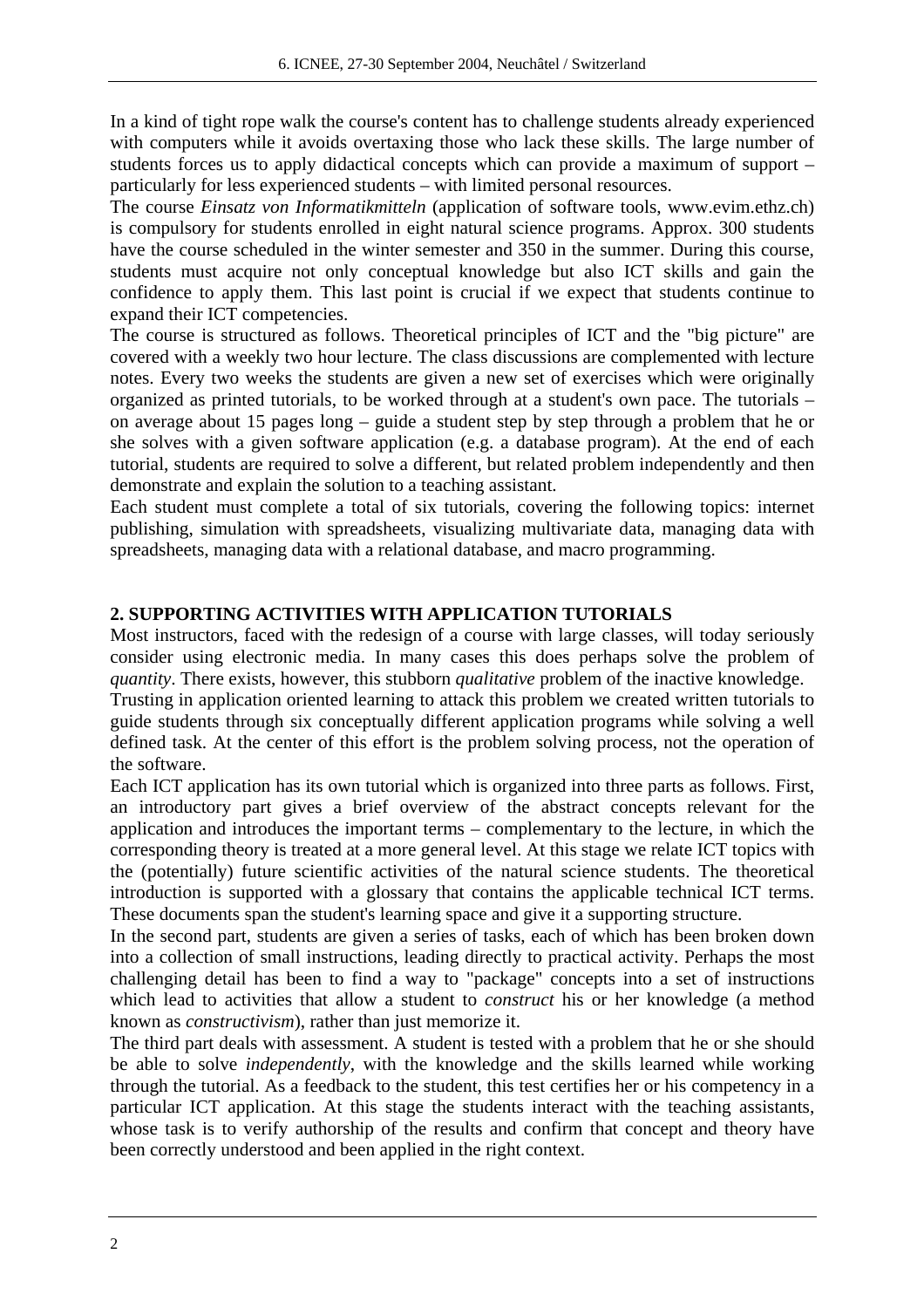Teaching assistants not only accept excercices in the computer rooms, it is also their duty to be present at fixed times to provide support with the tutorials, should the need arise.

### **Active, application oriented learning motivates**

After we started using the tutorials, we noticed a remarkable increase in the student's motivation. They are able to apply conceptual knowledge more flexibly, they work more independently with increasing self confidence and, whenever they consult teaching assistants, they do so primarily for problems relating to the application in the context of analysis and synthesis (K3 - K5). Course evaluations show that over 90% of the students react favorably to these tutorials. This positive qualitative shift in educational effort is possible because students are provided with material that allows them to learn elementary skills completely on their own as active learners. With over 300 students per semester, this gain in efficiency pays off.

Some of the natural science programs require their students to pass an introductory programming course. Because programming requires other skills and competencies than using standard ICT applications, we are currently adapting the design of the tutorials conceptually and technically to meet these new requirements.

### **3. HYBRID COURSES: ATTACHING E-LEARNING TO TRADITIONAL COURSES**

Tutorials are prime candidates for e-learning because, when guiding people through a software application with written instructions, it stands to reason that the instructions themselves are presented on the same computer screen and furthermore include self-control elements. We started to develop hypertext-based tutorials in the summer of 2000, supported by a research grant of ETH (Fonds Filep) and called the software *application guides* (see center of Fig.1).

The didactical concept of the course remained unchanged, only the application guides were to be available on the web. In hindsight we call this approach a *hybrid course*: adding a new technology to instruction which allows the paperless delivery of a tutorial. The following summarizes the experiences we made with these and other ideas that came up while developing and using these electronic application tutorials.

### **Electronic textbook**

Once we decided to use hypertext documents, it seemed a logical extension to also create an electronic version of the lecture notes and link its content with the tutorial and the glossary. We learned, however, that availability of information in itself is not a major problem when instructing. Linked hypertext pages and text databases with search facilities simply provide novel access but they do not reduce the complexity or the abundance of information.

Our experience shows that with an application-oriented approach, the theory, necessary for a given concept, can be broken up into doses with a depth that will allow students to construct an understanding while working through a concrete problem. The information, presented in detail in a textbook is too remote from the information students require to solve their immediate pactical problems. Theory must therefore be reworked into smaller units that relate to a concrete problem.

### **Animations, videos**

To visually support the step by step instructions of the application guide, we first experimented with short video sequences. We realized, however, that animations and videos are instructor-centered and do not support the student's activity.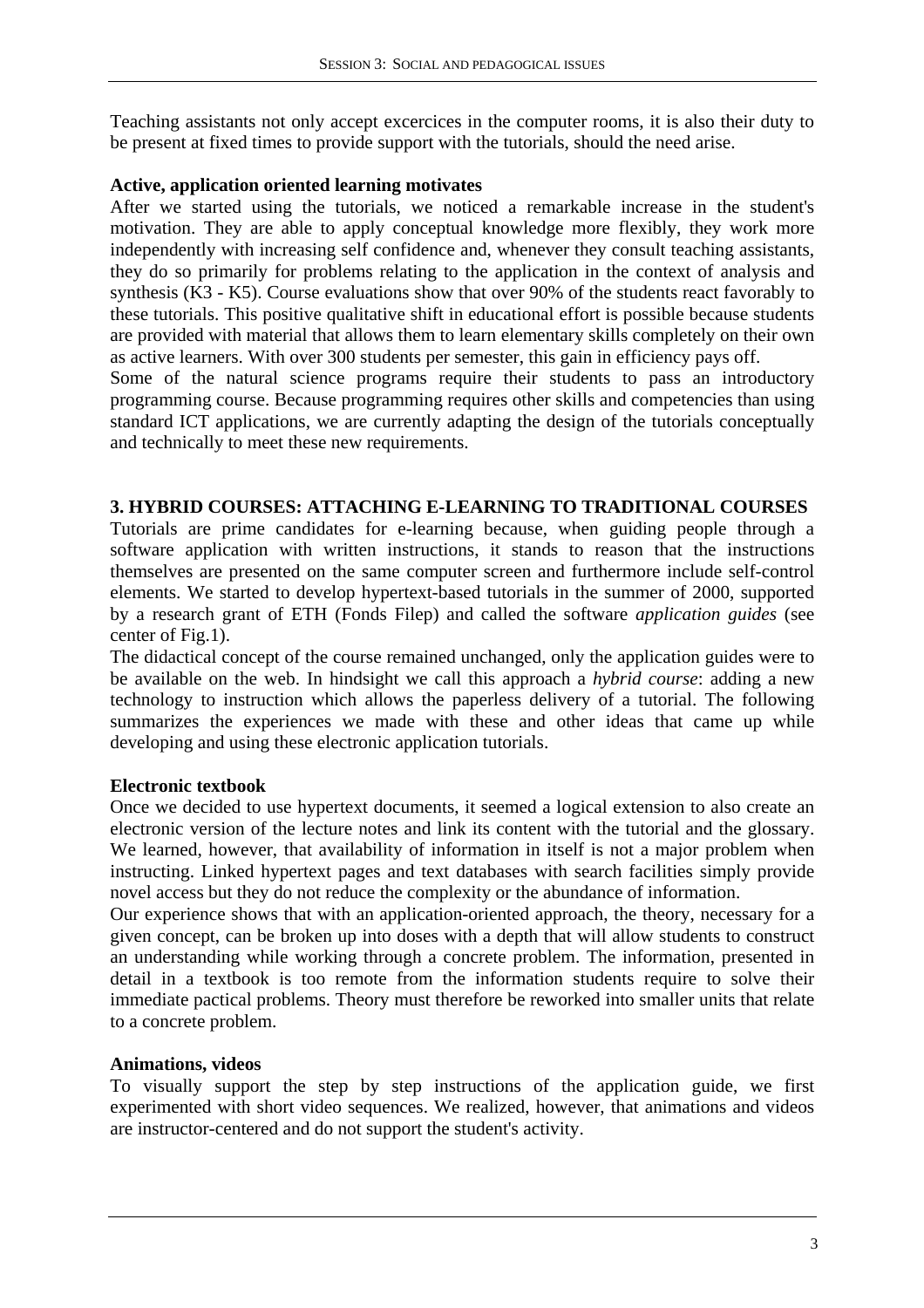As soon as students themselves can control their learning process, animations and videos are no longer consulted. We observed that illustrations, which depict way points to be passed on the road to competency (intermediate results), have proven to be more effective.

In other words, students do not want to watch a moving mouse pointer, they want to take the mouse into their own hand, because they are expected in the end to solve a problem by themselves.

#### **Teaching assistance**

The presence of teaching assistants during fixed hours allows students to build up a relationship with a real room and real persons. The role of the teaching assistant, however, has changed from information broker and example problem solver to coach (answering detailed questions, controlling learning progress, providing feedback).

This also animates students to more frequently help each other out, finding answers to many small questions by themselves, thus making other mechanisms to support collaborative work superfluous.

## **Time management**

In general, students spend more time with our elearning material, are more motivated and work less superficial than they did with traditional methods. They do not save time during the semester, however, because they deal intensively with material which before they used to work through just prior to the exams.



**Figure 1**. *The structure of an application oriented tutorial. Concepts combined with skills for different software applications lead to independent ICT-competencies. The interface to the application guides consists of three windows: one running an application, another with instructions to guide users through an exercise, a third in which expected outcomes or supportive information can be displayed. The paper-based introduction to concepts and technical terms spans the space of the learning process.*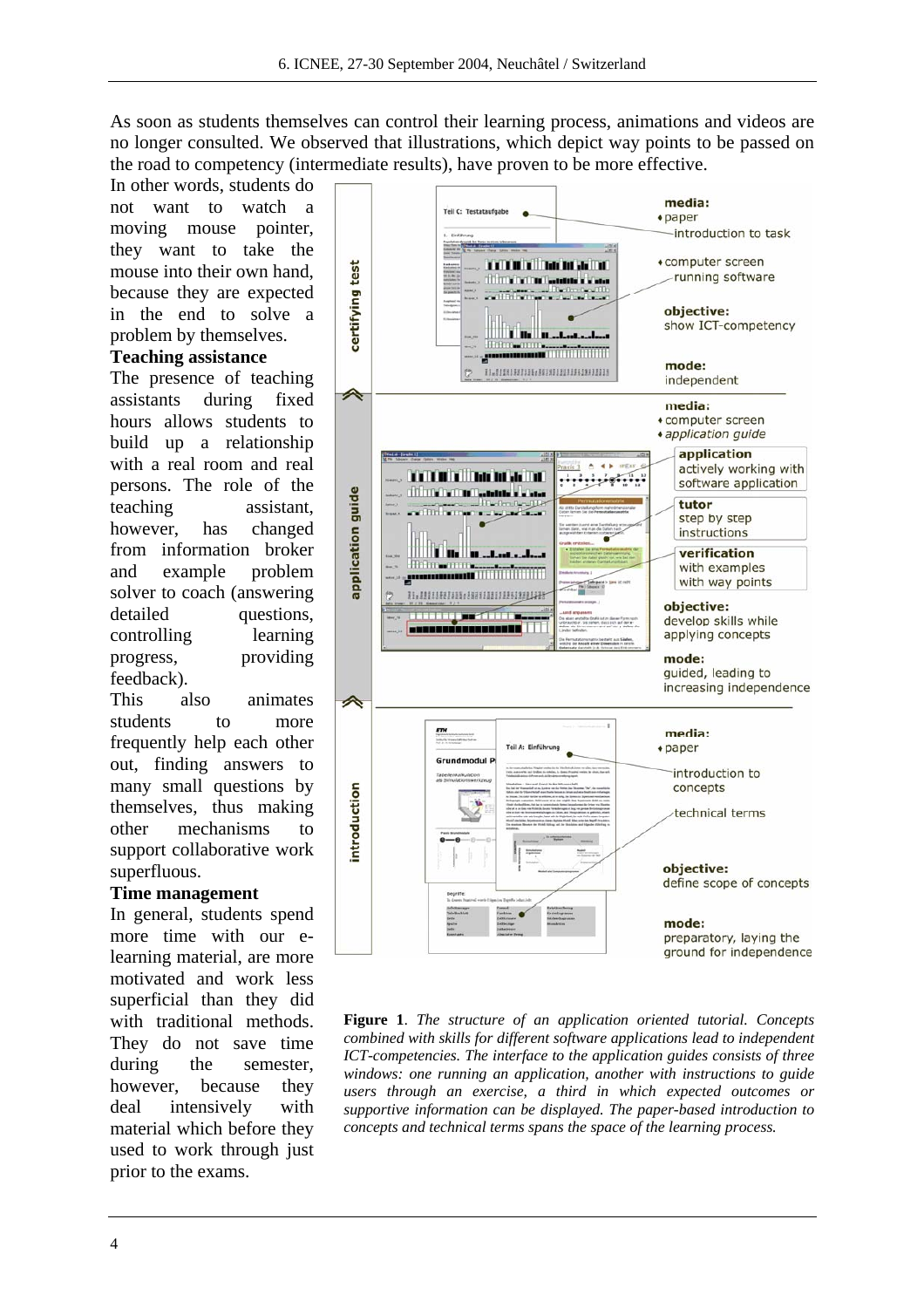Saving time should not be an important pedagogical goal in our opinion anyway; but to better distribute activities such that time can be effectively utilized should be.

# **Media**

The only e-learning material we provide are conceptually well structured instructions (application guides) that not only lead to certain skills but through subtle integration of theory lead to ICT-competencies. To work with the application guides, which can be called up on the web, one only needs a browser. The e-learning material is also available on a CD-ROM for those who cannot or want not spend time on the internet. Interestingly, given the choice, most students prefer the CD-ROM over the web (even when they have free internet access in the schools computer rooms). Virtuality is hard to sell.

# **Quality control**

The course's acceptance is evaluated regularly with questionaires which include the lecture, the tutorials and the assessment, because only then can students judge their learning progress accurately (see: http://www.evim.ethz.ch/appliguide/evim\_evaluation.htm). The course's effectiveness is evaluated with an application-oriented test at the end of the semester. These output-oriented assessments provide us with a realistic estimate of what students actually learned in our course.

The most useful feedback to control the course's quality results from the 10 minute verbal assessment session at the end of each tutorial during which students explain to a teaching assistant how they solved the tutorial's final problem. These assessments show that students are not only more motivated, they also learn more. As part of its redesign, the observable output has become the dominant quality criterion.

The course's quality has also been confirmed indirectly through the fact that students were spontaneously asking for application guides in the programming courses that followed and showed disappointment when told that they have make do without them.

# **Assessment**

To certify a student's competencies, we introduced verbal assessments for each tutorial. The assistant's feedback becomes a reward for a student's efforts that counts much more than the credit points at the end of the semester.

Our students must also pass a one hour exam at the end of the course. With traditional courses, students are often required to solve application oriented problems during an exam even though instruction seldom passed beyond K2. The resulting failure rates often tempt the instructor to fix averages by adjusting the grading scale accordingly. Application oriented learning makes it possible to raise the questions of an exam to levels K3 and higher, reducing this side effect. We have become convinced that if instruction and assessment are to be effective, both must be designed for the same cognitive level.

A future project will examine methods to electronically administer exams with individualized tests that include application oriented questions. The underlying database of questions will also be accessed during the course, allowing a close coupling of instruction with assessment so that students can verify their progress and become competent at the level of K3 and higher.

# **4. BLENDED LEARNING: STRATEGICALLY INCORPORATING E-LEARNING**

The experiences described in Section 3 have led us beyond the simple change from paperbased to e-learning instruction. Several aspects of self-controlled learning made us unavoidably aware of the necessity to consider many didactical issues when introducing technology.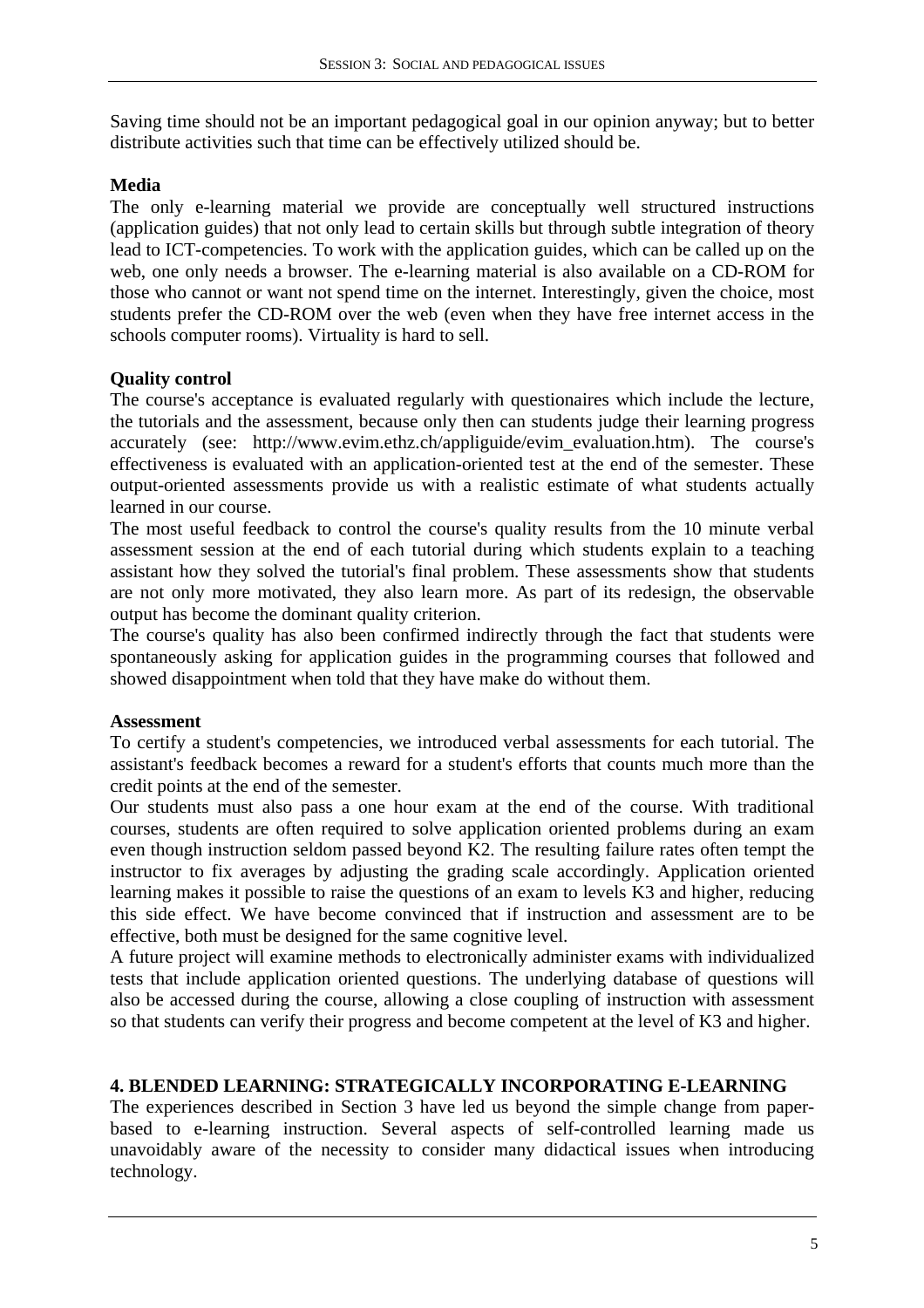The term *blended learning* imposes itself to describe the pedagogical scenario necessary to extend the positive experiences made with the online tutorials to the entire lecture. An attempt at a definition of blended learning, as we understand it, might read as follows: *An instructor supports blended learning if he or she includes in the curriculum socially supported interaction (e.g. classroom instruction), self-controlled instruction (e.g. e-learning material), assessment as feedback to students and instructor, and applies to all of them the same instructional strategy to define the targeted competence level*.

This is in contrast with current definitions of the term, such as "with blended learning, instructional designers divide a learning program into modules and determine the best medium to deliver those modules", we call this modular learning. Or, "blended learning is a method of educating at a distance that uses technology, combined with traditional education", these we call hybrid courses. Blended learning, understood as a mix of old and new best practices in education has to be welcomed with the caveat that just mixing will not yield much of an improvemen, unless the right recipe has been found. Above all, it must support a learning style that leads to deeper and better knowledge acquisition.

### **Supporting different learning styles**

Traditional methods of teaching typically produce two different learning styles: breadthoriented and depth-oriented learners. Breadth-oriented learners primarily scan course content and concentrate on their capacity to memorize with the goal to reproduce knowledge at a later time. Depth-oriented types want to work the material over in a way that will lead him or her to a fundamental understanding of the subject matter. Breadth-oriented learners will often pass traditional assessments successfully, because many can concentrate on the essentials and their knowledge will often be judged to be more precise because they have a large body of technical terms at their disposal.

The depth-oriented type acquires a more sustainable strategy in dealing with a particular topic, however. These students generally know fewer terms, but they can better describe the context in which a term exists and are more proficient at problem solving (K3 and higher).

The application guides with their assessment strategy support depth-oriented learning. It can lead students to the insight that with such a strategy they become better problem solvers in the long term and will be better equipped for life long learning.

### **SUMMARY**

The great potential of e-learning to deliver educational information can be profitably exploited if the underlying learning process leads to new skills and competencies. A careful combination of active applications, enriched with relevant concepts, can be successful if they are embedded in a blend whose elements (lecture, practice, and assessment) fit together. To this end, competency levels that apply to all of these elements must be defined.

With e-learning, individualized instruction is possible also in large, heterogeneous classes. As a rule, however, it does not reduce cost and time. But it can raise the quality of instruction and motivate students to learn longer and more profoundly and, as a consequence, it prepares them better for continued education.

Moving the problem solving procress instead of theory to the center, ideally supports constructivism and provides students with a structure that gives them the security to learn more effectively and expediently.